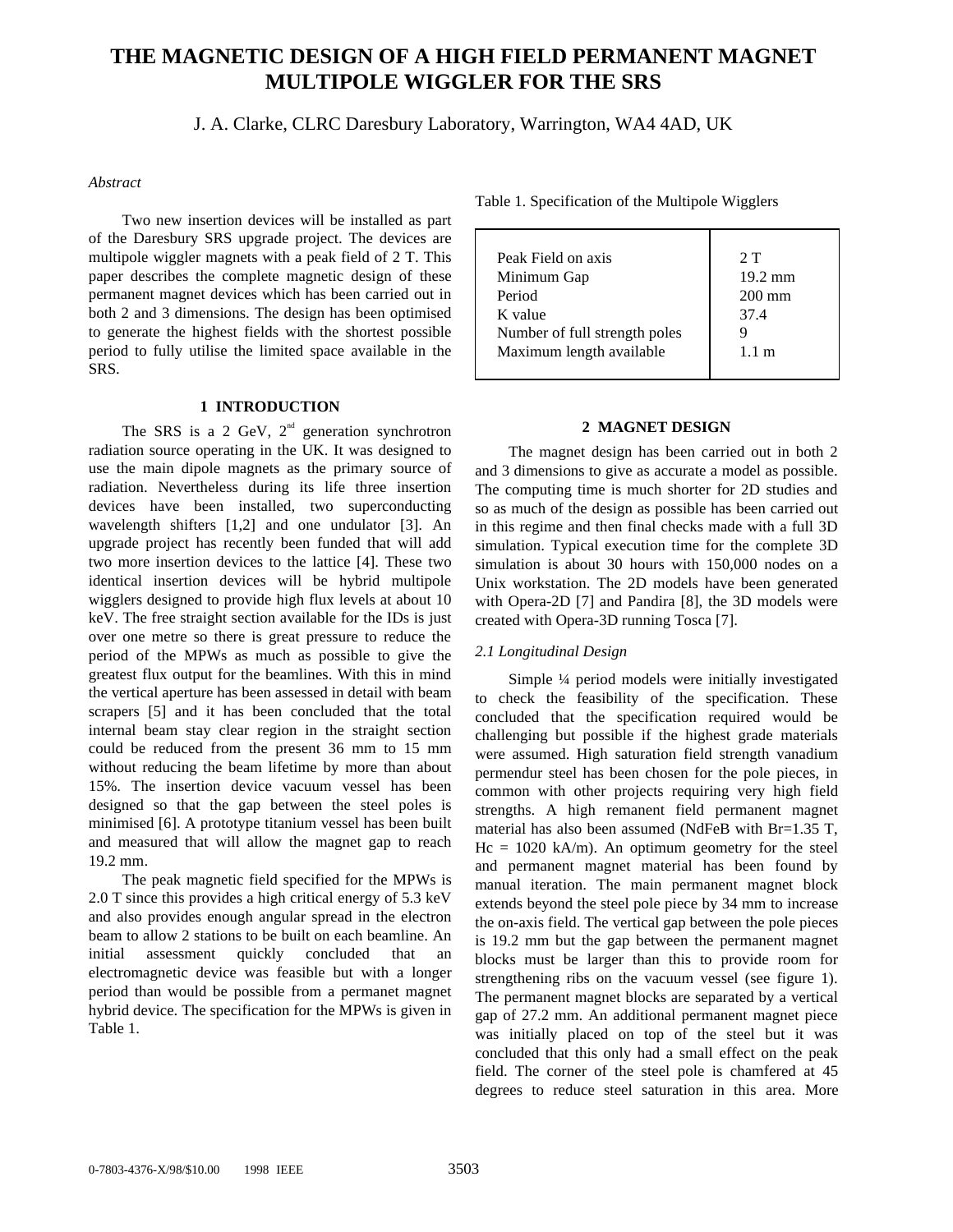complicated steel profiles have not been found to be necessary.



Figure 1. Longitudinal cross-section though a part of the top array. The arrows indicate the direction of magnetisation. Dimensions are in mm.

#### *2.2 Transverse Design*

Although the extra permanent magnet material above the steel was found to be inefficient, additional permanent magnet material side pieces do provide a significant contribution to the field on axis. These extra side pieces are found to reduce the flux leakage in the transverse plane. This is seen in figure 2 where the effect of leaving out the side pieces is illustrated. The width of the main permanent magnet blocks is extended well beyond that of the steel in common with most hybrid designs. As with the longitudinal profile, the steel corner is removed in the transverse plane with a 45 degree chamfer to reduce steel saturation problems.



Figure 2. The on-axis vertical magnetic field as a function of transverse position underneath the pole. The dotted line shows the effect of not using permanent magnet side pieces.

## *2.3 End Design*

Since the number of main poles is only 9, the 2 end poles can make a significant contribution to the photon output. For this reason the field in the end poles has been forced to be as high as possible whilst still terminating the magnet correctly with zero angle and displacement of the electron beam. A slim steel end pole and half main permanent magnet block are found to give a peak field of about 1.8 T. No side permanent magnet pieces were included as they were unnecessary. The vertical magnetic field along the electron beam axis is given in figure 3. An air-cooled trim coil will be wound around each array to provide fine tuning of the electron beam steering through the MPW.

A view of one complete array of the MPW assembled onto a backing beam is given in figure 4. A summary of the design parameters for the MPW is given in Table 2.



Figure 3. The on-axis vertical magnetic field through the MPW.



Figure 4. A complete magnet array of the MPW. The arrows indicate the direction of magnetisation.